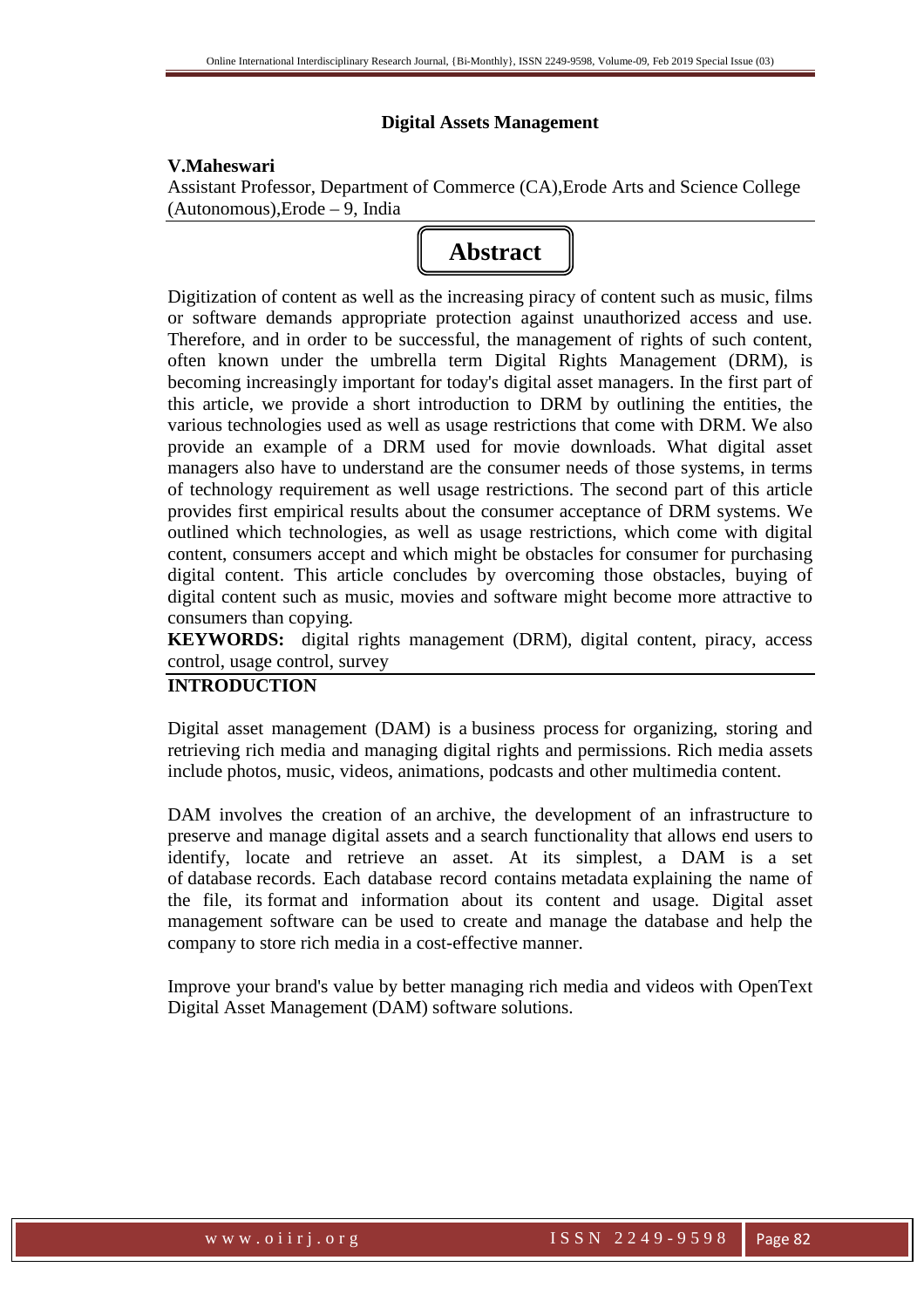

# **TYPES OF DIGITAL ASSET MANAGEMENT**

There are several broad categories of digital asset management. Brand asset management systems have content that is mostly marketing-related, such as logos. Library asset management systems focus on storage and retrieval of infrequently changing media assets, such as photo archiving. Production asset management systems manage assets as they are being created for digital media production, such as video games. There is also cloud-based digital asset management system, which allows users to access assets from any device, including mobile.

# **BENEFITS OF DIGITAL ASSET MANAGEMENT**

1. DAM makes sure that assets are properly stored. This means: data doesn't get lost. Duplicates are eliminated, so there are no incorrect versions of your assets. This creates a clear overview, saving time as well as server space.

2. Unusual file types or huge data collections of photos, images, documents or videos can easily be processed by a DAM system. Scalability in terms of data quantity has no upper limit.

3. A good DAM system will show you how you can easily use your assets in a variety of ways: you can use the search function to find assets, and then assign the relevant content to different channels. You'll always know exactly where and when the asset has been displayed and when it was hidden again.

4. Rights management is a real trump card. Different roles can be assigned to control who has what level of access to assets and how they can be viewed. DAM also manages license agreements for these assets. This means that photos are automatically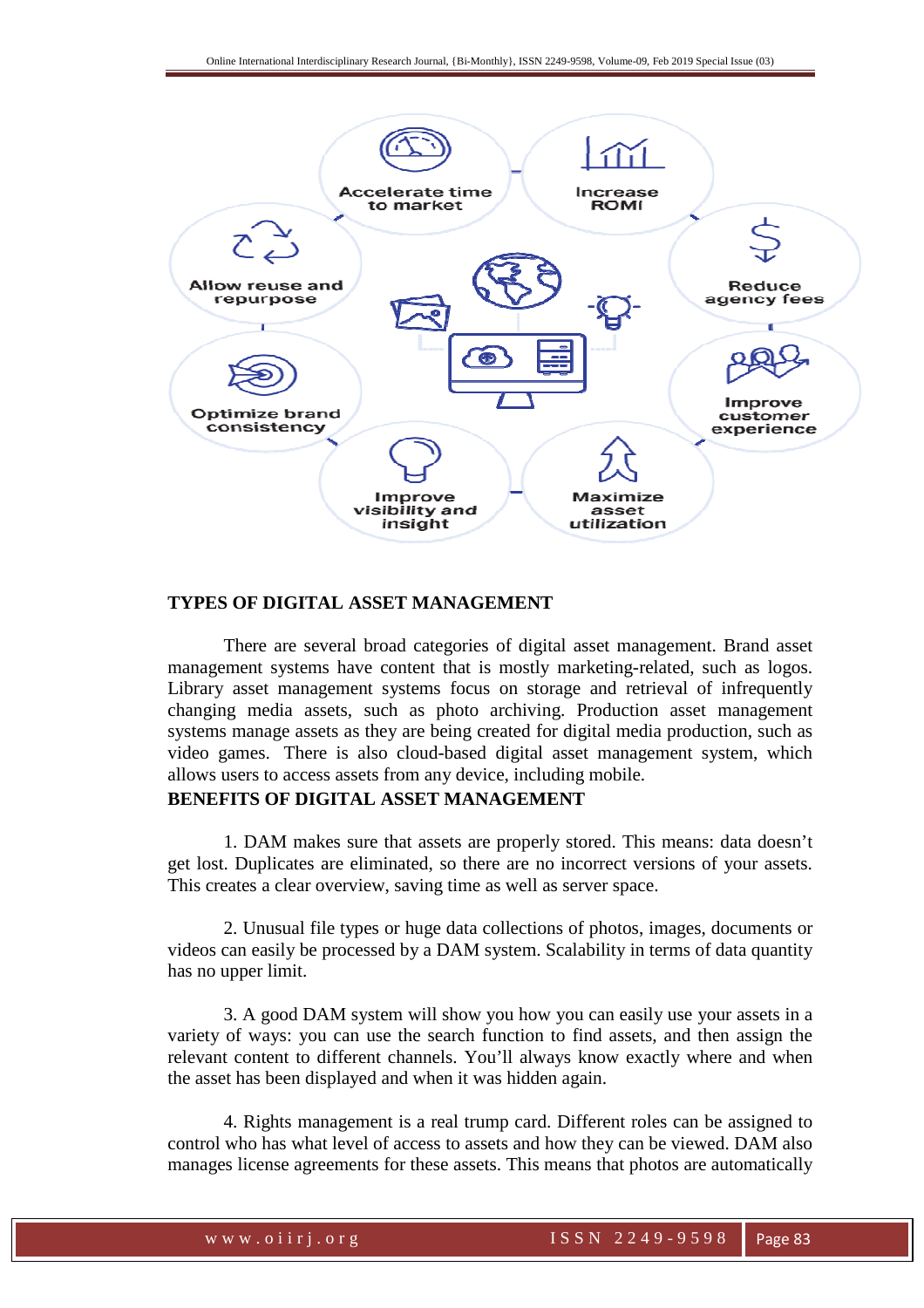hidden once the license has expired. This offers protection from copyright cases and therefore possible legal costs.

5. DAM can also help with format changes: designers use Adobe programs, whereas developers use XML, APIS or JSON. The system takes care of the complex technology required without involving regular users. This means you can work with all kinds of assets without expensive specialist software, training or having to pay for licenses.

6. The distribution of content over several marketing channels via a DAM system is very time-efficient and cost-efficient. The more channels being operated, the more sense it makes. Because: companies that act digitally often operate microsites, websites, landing pages, social media channels, Xing, Linkedin etc. Thanks to countless integrations with other systems such as CMS, PIM or Cloud services, information is stored centrally in a DAM system. With the help of connectors to the relevant channels, they can easily be displayed without any media interruption. Do you see the potential?

7. Temporary solutions such as CMS or Microsoft Sharepoint cannot replicate the depth of a DAM system. The technical effort required to adjust and set up the software would be substantial. And it can be clear that these half-baked solutions have been cobbled together: they're missing a range of functions when compared to a DAM system, which has been specifically designed for this purpose.

8. A central structure is enormously important: If, for example, only the Marketing Manager knows where certain images are in an intricate folder system on Dropbox, this knowledge is isolated. Unless the manager is on sick leave or leaves their position. Then what? All the work and money put into these images is then wasted, as the images can't be found. A DAM system becomes a content hub, making assets available to all.

9. Metadata brings order. The more specific the keywords that are allocated to assets, the easier they can be found. This does require some work when entering the data, but it pays off during ongoing business.

# **THE CHANGING FACE OF DAM**

In summary, the requirements for a DAM, in my experience, have shifted over the last few years from a simple repository to a highly-integrated application, working in conjunction with other business platforms such as CRM and PIM. Companies require that their DAM solution integrate into the creation and campaign process, opening the assets to a much broader audience of internal and external users and partners. In each case, or combination of cases, the paradigm is shifted from the DAM from being a static library of assets into a living application within some core and strategic business process, potentially across the whole enterprise.

Certainly the ability to speed up and enrich the production and release of assets into core business processes, whether B2B, B2C, or some combination of both has been a key driver for a number of large global brands recently. This approach has led many organizations to transition from utilizing several mini-DAMs to investing in one consolidated DAM platform that services the enterprise as a whole. For assets, the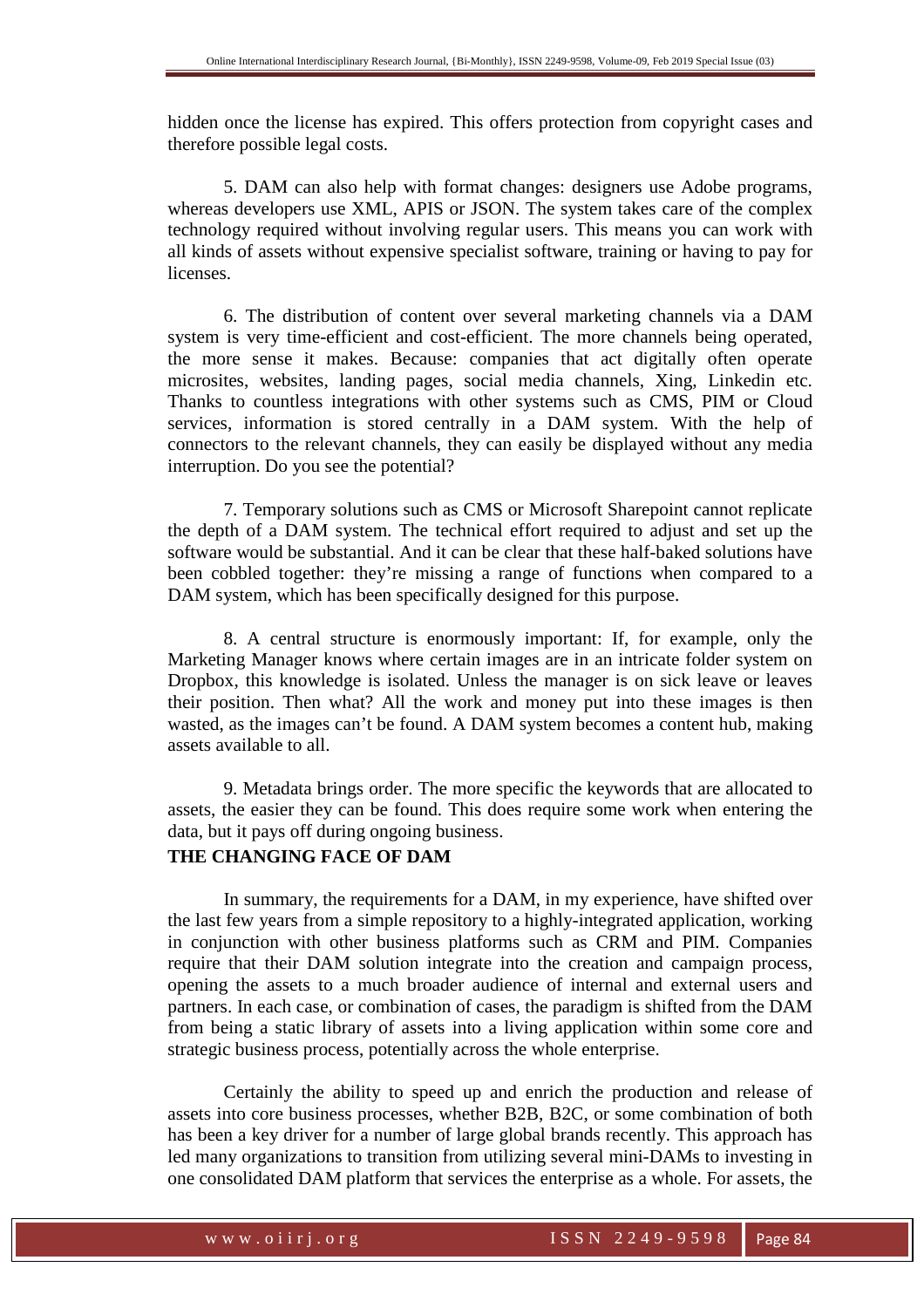goal is to increase speed to market, promote global standards, and maximize the return on the investment made on the assets themselves through re-use. For a marketing team, the goal is to do all of this alongside more universal requirements for market compliance, rights management and localization.

The management of the asset creation process has also undergone some fundamental changes. Many organizations are now looking to better manage initial creative briefs and iterations they typically engender by giving regional teams visibility of the asset creation process as well as the assets themselves. This means coordinating the production of the assets between the corporate marketing team and the internal team, and possibly a third-party agency. This centralized view of asset production meets a number of requirements relevant to the approach that many organizations are taking to improve the production process. This approach also fundamentally cuts costs on the asset production itself, creative agency streamlining, and asset re-use and compliance.

# **NEEDS OF DIGITAL ASSET MANAGEMENT**

In the past several years, digital asset management (DAM) has dramatically increased in popularity. Much of this rise is thanks to efforts by tech juggernauts such as Google and Amazon, which are encouraging Internet users to consume content in as many ways, and via as many channels, as possible. To keep running with the big dogs, marketers need to meet users' new expectations that content will be instantaneous, relevant, and delivered right to their phones.

This demand can often put a strain on many organizations as they are tasked to not only develop more content, but also find effective ways to manage, share, and leverage these digital assets both internally and across all marketing channels.

# **1. Easy Sharing and Collaboration**

Whether it's with your customers, internal employees, or third-party vendors, DAM software makes sharing and collaboration much easier. Both B2B and B2C marketers can benefit from using DAM systems. The enhanced tracking and visibility features of modern DAM solutions let you ensure that you're showing the right files to the right people at the right time.

# **2. Reusing Images and Graphics**

Many digital assets are reused not only in the same marketing campaign, but between campaigns as well. Faster searching and sharing of assets are two of the main selling points for DAM software, helping you relocate the content you need for your next campaign.

In addition, multinational corporations need to be sure that they use the right content for the right markets. For example, advertisements for car insurance need to show vehicles with the driver's seat to the right in markets where people drive on the left, such as the United Kingdom, India, and Japan. DAM solutions make it easier to manage concerns such as these for different regions and languages.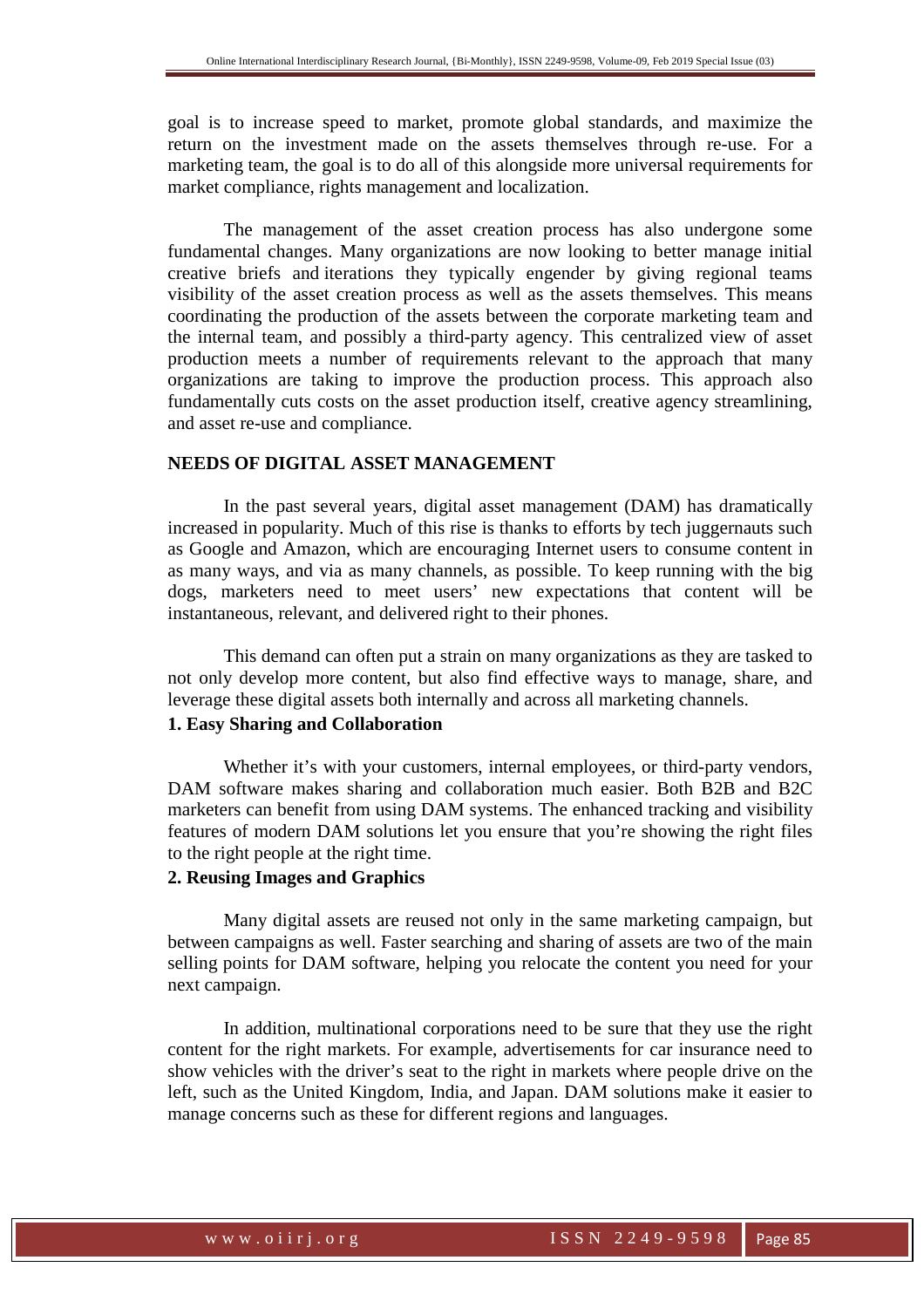#### **3. CMS Integrations**

DAM software typically consists of both a content repository and a metadata schema for organization and search. This is different from a content management system (CMS), which has more explicit uses within an organization ranging from document management, web-based publishing or as part of an inbound marketing platform. For example, using a CMS helps you answer questions such as where an image has been distributed and how many people viewed it.

Of course, both CMS solutions and DAM software can greatly benefit from being integrated with each other. For example, data from your CMS solution gives marketers insight into how their campaigns are performing.

## **4. Single Interface**

Despite the many advantages of using them, DAM solutions are only a single part of your enterprise software applications. Your organization may already be using software for workflow management, project management, distribution and tracking, and more.

The best DAM software is capable of interfacing with and enhancing your existing applications. Your choice of DAM solution should provide a single coherent user interface, without the need to constantly log in and log out, that's well-suited to how employees will actually use it. In doing so, you'll see a dramatic effect on your DAM adoption rates.

#### **5. Access to All of Your Content**

DAM software provides increased visibility and oversight of your marketing workflows and processes, including connections with other software applications.

For example, project managers may want to see whether the images for an upcoming marketing campaign have been approved yet, or whether the retouching process is finished. Managers and employees should be able to easily view data from the DAM system within another interface, instead of having to sign into the DAM software.

## **6. Saving Lots of Time**

Like any other enterprise software application, return on investment should be one of the primary concerns when buying a DAM system. Unfortunately, many companies mistakenly believe that DAM solutions are internal-facing software that isn't worth the investment. However, the statistics refute this claim: 4 out of 5 organizations believe that DAM platforms have increased revenues by 10 percent or more.

The ROI of DAM software is expressed in many ways. Employees spend less time hunting for the right assets and avoid duplication of effort. This allows them to work on more campaigns at the same time and bring campaigns to market more quickly.

In addition, DAM software can track the amount of time you spend at each stage of a given process. This helps you identify the bottlenecks in your processes,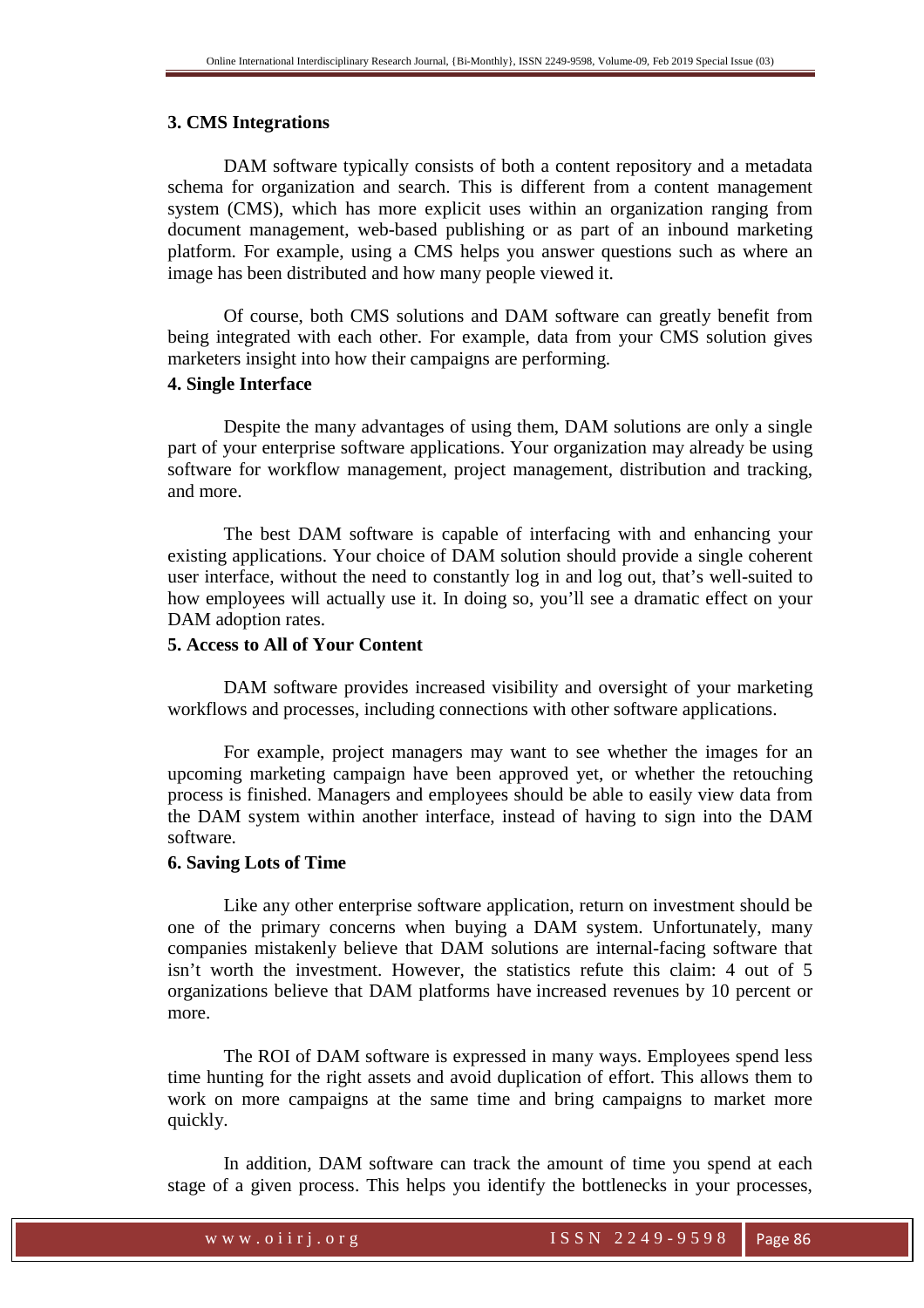such as documents sitting on a manager's desk waiting for approval, and work to reduce them.

# **7. Improved Marketing Campaigns**

Not all digital assets are created equal—some of them are better-suited for different marketing campaigns. Feature-rich, sophisticated DAM software can be part of your marketing analytics strategy by tracking how many people have seen a particular asset and how they responded to it.

There are many different concerns when launching a marketing campaign; certain assets and products might perform better in different demographics, locations, or languages. This data needs to be funneled back into your internal systems so that marketing can have a look at it. For every campaign, you should aim to have a neverending cycle of distribution, feedback, and analysis so that you can continue to make improvements.

# **FREQUENTLY USED TERMS IN DIGITAL ASSET MANAGEMENT 1. Digital Asset Management**

 DAM software provides a central place where you can organise (surprise, surprise) digital assets. Digital assets are, for instance, images, video's or documents. This form of management is often shortened to DAM. It plays a huge role for companies that work with a lot of information. Nowadays, everything is digitized, which means that you need the right software to protect and share this information.

Not all companies are using (the right) software for this type of management. One of the most common errors these companies experience is, for instance, the time that is wasted on finding and requesting content. When information is nog found, it often happens that information is duplicated. Furthermore, it increases the chance of errors and inconsistencies. This is especially common for companies with several offices and with partners or other third parties.

# **2. Digital assets**

In everyday life, an asset can be a house or a car. In business, assets are at least as valuable. (Digital) Assets embody all content of a company, making them important properties. Assets can be any type of file in any variant. What differentiates an asset from a file though, is that assets are relevant to the entire company and its exclusively for business use. Examples of assets are documents, illustrations, video's, logo's, animations, spreadsheets, photography etc.

# **3. SaaS**

IT people love to use acronyms or synonyms for technical related subjects. SaaS, or Software as a Service, is a Cloud solution. Software as a Service is the perfect solution for businesses with multiple offices. Users have access where ever since all information can be found online in a secure environment.

Digital Asset Management can also be installed 'On Premise', meaning it is location-based. However, it is preferred to have an online, or SaaS solution.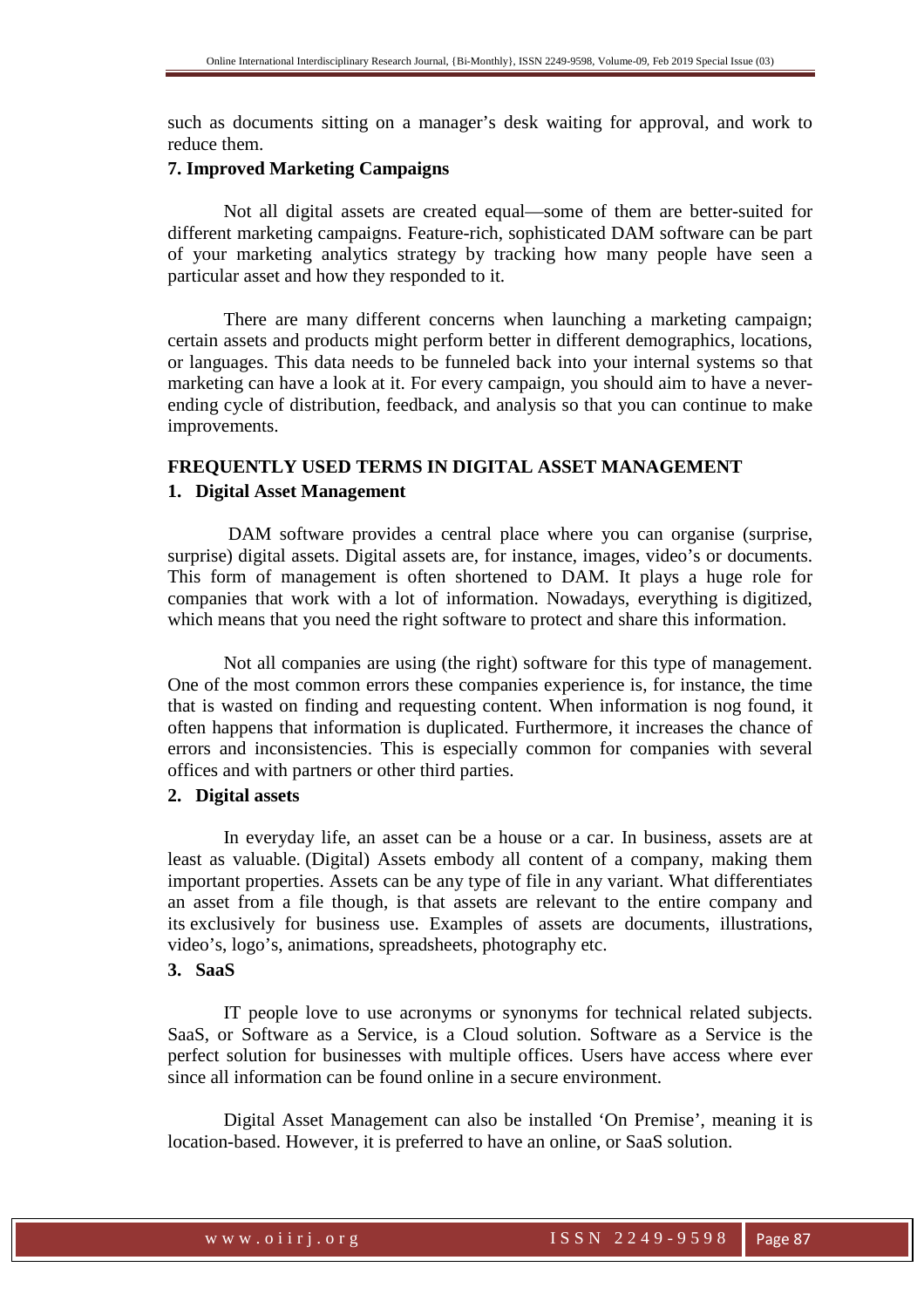## **4. Create and Publish**

 In a Create and Publish module, it is possible to efficiently create, publish and print marketing collateral. Some DAM-software allows you to use customized templates. This ensures consistency, prevents errors and removes the need to call in a graphic designer for every publishing task.

# **5. Metadata**

Metadata is often used to find content quickly and efficiently. Data exists of different components, metadata describes these characteristics. Components of product information are for instance descriptions, prices, product lines or categories. By adding metadata, or tags, you categorize information and you can easily retrieve it at any given moment. Instead of searching through multiple folders and files, the right content is easily found with the added metadata.

## **6. Albums vs. collections**

In DAM-software, these terms often come hand in hand and can sound the same. But there is a difference: in albums, you decide the structure of your assets. Meaning, you store assets under the same subject. Collections are refined when you group assets on basis of metadata. For instance: albums are categorized according to product lines and you would like to share illustrations with a similar category such as size, taste or color. By assembling these images, you create a collection.

# **7. Asset variants**

Asset variants are different 'versions' or 'editions' of an original asset. These can be logos in different editions or resolutions, or documents in several file types. Asset variants are not literally versions of assets. Versions can be innovations or improvements of content, variants are alternatives of the original. Other terms for variants are renditions, proxies or surrogates.

# **8. PIM**

Although not frequently found in DAM-software, this type of management is getting more and more relevant to DAM-software. PIM is an acronym for Product Information Management. With PIM, you manage and enrich product information with multiple users. Companies with several offices gain a lot from this management software. It is easy to share the latest information internationally and to efficiently manage product translations. Users have access to content that is relevant to them. It is no longer necessary to manually share information.

## **9. Rights Management**

Rights Management is a way to implement an efficient workflow. In DAMsoftware users can be assigned different roles and rights, meaning everyone has different access rights. This is very convenient for companies with partners that need access to content that is relevant to them.

Assigning roles is beneficial when created marketing material need approvals before publishing. It ensures consistency, prevents errors and protects the brand's identity.